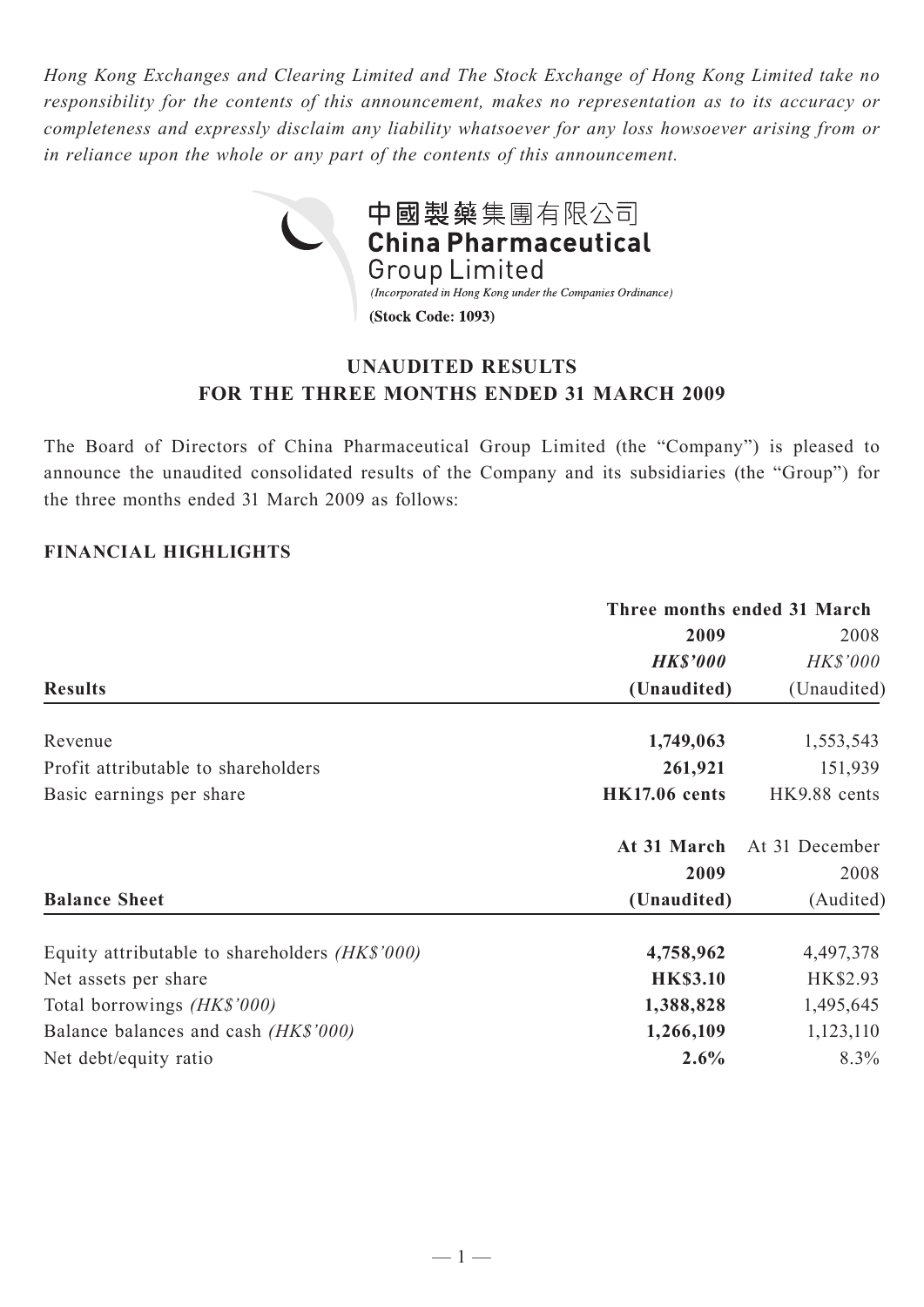# **CONSOLIDATED INCOME STATEMENT**

*For the three months ended 31 March 2009*

|                                                 | Three months ended 31 March |               |  |
|-------------------------------------------------|-----------------------------|---------------|--|
|                                                 | 2009                        | 2008          |  |
|                                                 | <b>HK\$'000</b>             | HK\$'000      |  |
|                                                 | (Unaudited)                 | (Unaudited)   |  |
| Revenue                                         | 1,749,063                   | 1,553,543     |  |
| Cost of sales                                   | (1,172,364)                 | (1, 143, 842) |  |
| Gross profit                                    | 576,699                     | 409,701       |  |
| Other income                                    | 8,300                       | 17,848        |  |
| Selling and distribution expenses               | (135, 723)                  | (92, 114)     |  |
| Administrative expenses                         | (116, 072)                  | (107, 783)    |  |
| Other expenses                                  | (13, 561)                   | (23, 290)     |  |
| Operating profit                                | 319,643                     | 204,362       |  |
| Share of results of a jointly controlled entity | (554)                       | 1,435         |  |
| Finance costs                                   | (18, 615)                   | (27, 305)     |  |
| Profit before tax                               | 300,474                     | 178,492       |  |
| Income tax expense                              | (37,988)                    | (25,765)      |  |
| Profit for the period                           | 262,486                     | 152,727       |  |
| Attributable to:                                |                             |               |  |
| Equity holders of the Company                   | 261,921                     | 151,939       |  |
| Minority interests                              | 565                         | 788           |  |
|                                                 | 262,486                     | 152,727       |  |
| Dividend                                        |                             |               |  |
|                                                 | <b>HK</b> cents             | HK cents      |  |
| Earnings per share — Basic                      | 17.06                       | 9.88          |  |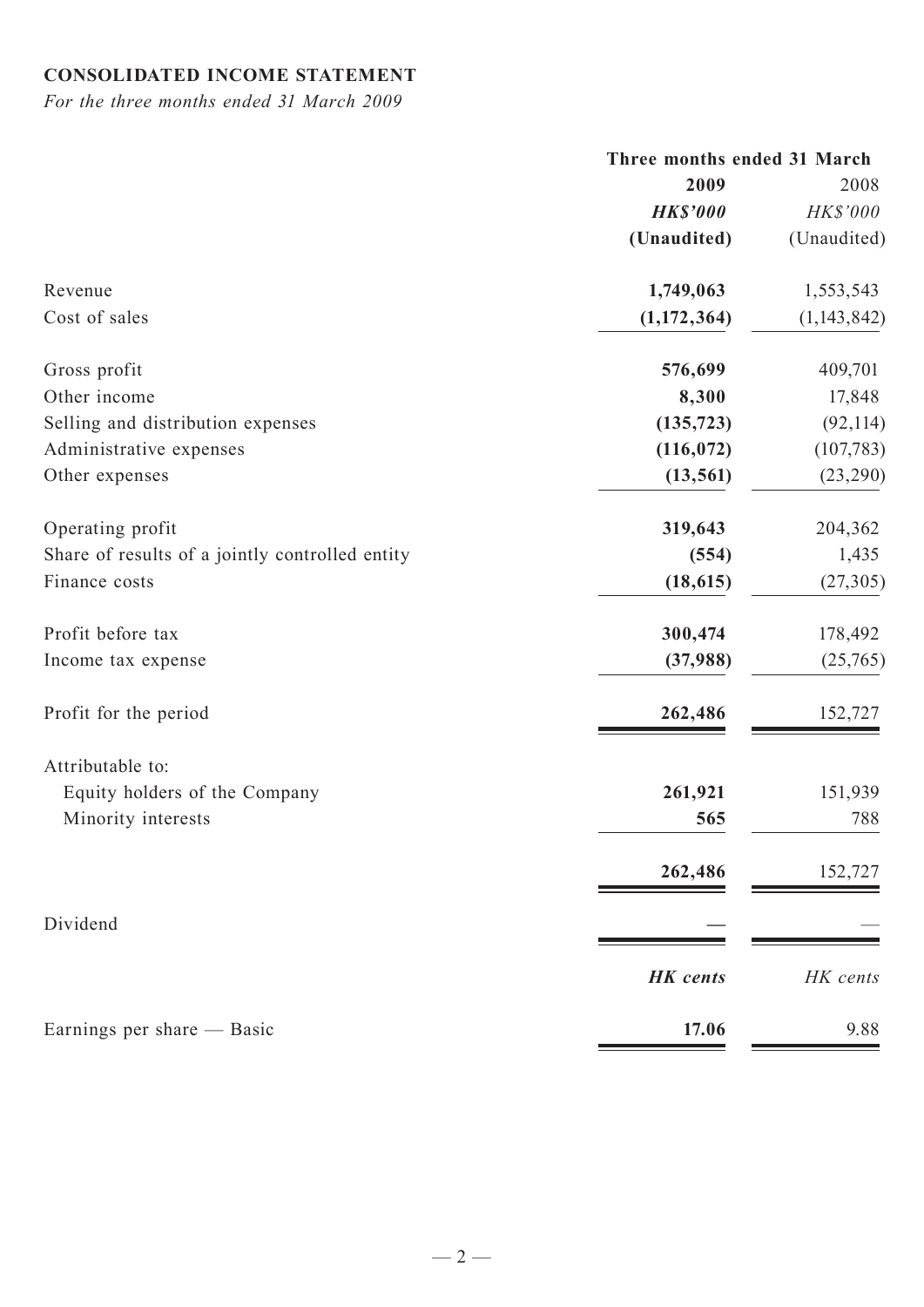#### *Notes:*

- 1. The accounting policies used in the preparation of the financial data for the three months ended 31 March 2009 are consistent with those followed in the preparation of the annual financial statements of the Group for the year ended 31 December 2008.
- 2. The calculation of the basic earnings per share for the three months ended 31 March 2009 is based on the unaudited profit attributable to equity holders of the Company of HK\$261,921,000 (1.1.2008 to 31.3.2008: HK\$151,939,000) and the 1,534,960,661 shares (1.1.2008 to 31.3.2008: 1,538,124,661 shares) in issue during the period.

 No diluted earnings per share is presented for the three months ended 31 March 2008 and 2009 as there were no potential ordinary shares in issue during both periods.

- 3. The board of directors does not recommend the payment of an interim dividend for the three months ended 31 March 2009 (1.1.2008 to 31.3.2008: Nil).
- 4. The financial data for the three months ended 31 March 2009 is based on the internal records and management accounts of the Group and has not been reviewed or audited by the external auditors of the Company.

# **REVENUE AND SEGMENT INFORMATION**

The Group reports its primary segment information by products, namely intermediates and bulk drugs (including vitamin C series, penicillin series and cephalosporin series), finished drugs and others. Segment information about these products is presented below:

#### **For the three months ended 31 March 2009**

|                        | <b>Intermediates and Bulk Drugs</b>    |                                         |                                            |                                            |                                  |                                 |                                 |
|------------------------|----------------------------------------|-----------------------------------------|--------------------------------------------|--------------------------------------------|----------------------------------|---------------------------------|---------------------------------|
|                        | Vitamin C<br>series<br><b>HK\$'000</b> | Penicillin<br>series<br><b>HK\$'000</b> | Cephalosporin<br>series<br><b>HK\$'000</b> | Finished<br><b>Drugs</b><br><b>HKS'000</b> | <b>Others</b><br><b>HK\$'000</b> | Eliminations<br><b>HK\$'000</b> | Consolidated<br><b>HK\$'000</b> |
|                        |                                        |                                         |                                            |                                            |                                  |                                 |                                 |
|                        |                                        |                                         |                                            |                                            |                                  |                                 |                                 |
| <b>REVENUE</b>         |                                        |                                         |                                            |                                            |                                  |                                 |                                 |
| External sales         | 633,896                                | 398,926                                 | 179,068                                    | 521,108                                    | 16,065                           |                                 | 1,749,063                       |
| Inter-segment sales    | 1,300                                  | 103,763                                 | 81,709                                     |                                            | 273                              | (187, 045)                      |                                 |
| <b>TOTAL REVENUE</b>   | 635,196                                | 502,689                                 | 260,777                                    | 521,108                                    | 16,338                           | (187, 045)                      | 1,749,063                       |
| <b>SEGMENT RESULTS</b> | 326,570                                | (10, 521)                               | 175                                        | 37,686                                     | (711)                            |                                 | 353,199                         |
| Unallocated income     |                                        |                                         |                                            |                                            |                                  |                                 | 2,158                           |
| Unallocated expenses   |                                        |                                         |                                            |                                            |                                  |                                 | (35,714)                        |
| Operating profit       |                                        |                                         |                                            |                                            |                                  |                                 | 319,643                         |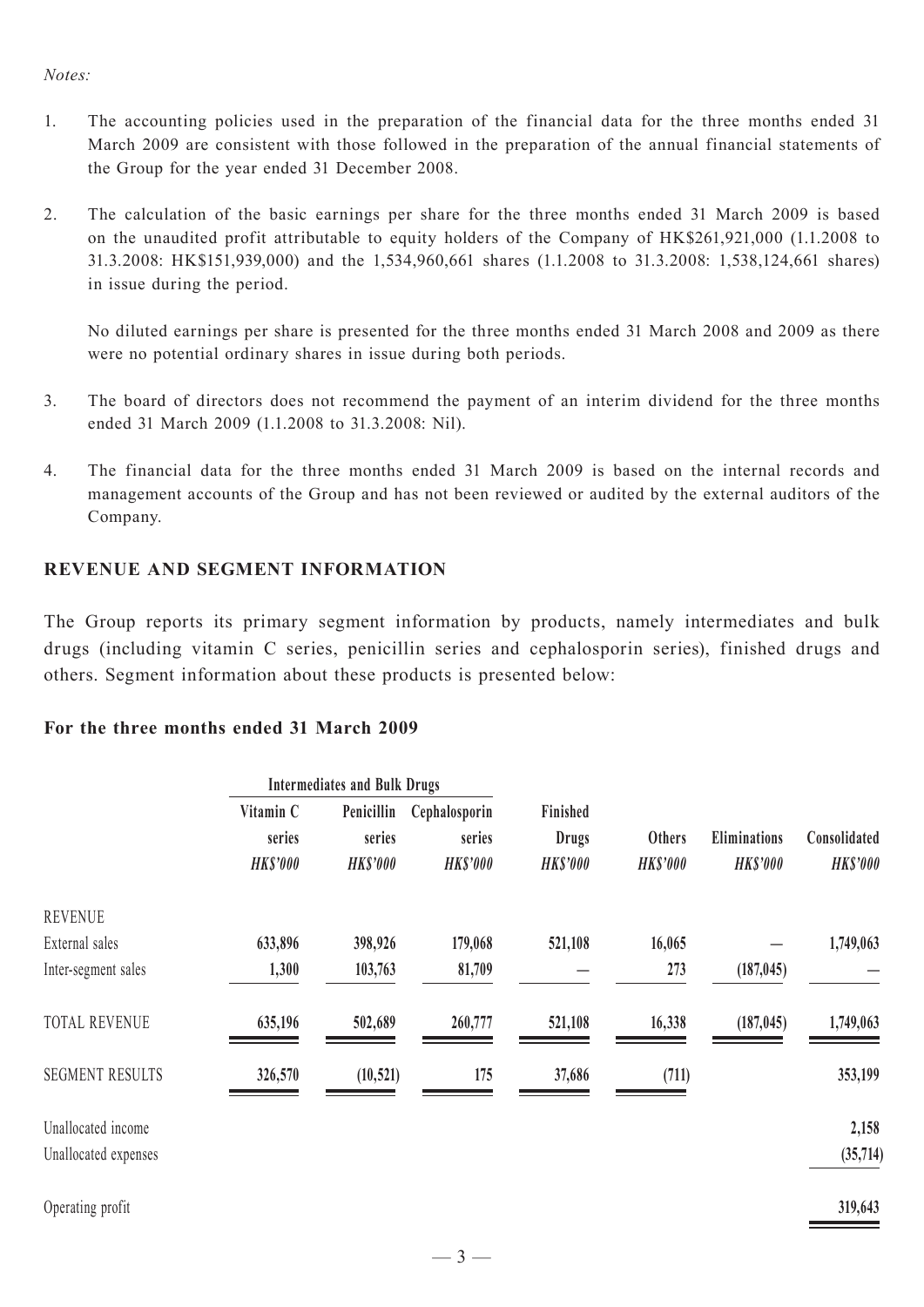## **For the three months ended 31 March 2008**

|                        | Intermediates and Bulk Drugs |            |               |          |          |              |              |
|------------------------|------------------------------|------------|---------------|----------|----------|--------------|--------------|
|                        | Vitamin C                    | Penicillin | Cephalosporin | Finished |          |              |              |
|                        | series                       | series     | series        | Drugs    | Others   | Eliminations | Consolidated |
|                        | HK\$'000                     | HK\$'000   | HK\$'000      | HK\$'000 | HK\$'000 | HK\$'000     | HK\$'000     |
| <b>REVENUE</b>         |                              |            |               |          |          |              |              |
| External sales         | 406,720                      | 541,832    | 137,211       | 454,240  | 13,540   |              | 1,553,543    |
| Inter-segment sales    | 560                          | 70,751     | 34,417        |          | 817      | (106, 545)   |              |
| <b>TOTAL REVENUE</b>   | 407,280                      | 612,583    | 171,628       | 454,240  | 14,357   | (106, 545)   | 1,553,543    |
| <b>SEGMENT RESULTS</b> | 142,507                      | 24,961     | 1,940         | 33,552   | 349      |              | 203,309      |
| Unallocated income     |                              |            |               |          |          |              | 7,096        |
| Unallocated expenses   |                              |            |               |          |          |              | (6,043)      |
| Operating profit       |                              |            |               |          |          |              | 204,362      |

Inter-segment sales are charged at prevailing market rates.

## **BUSINESS REVIEW**

For the first quarter of 2009, the Group's revenue and profit attributable to shareholders amounted to HK\$1,749,063,000 and HK\$261,921,000, representing an increase of 12.6% and 72.4% over the same period last year, respectively.

The performance of the vitamin C business remained robust during the first quarter of 2009 with average selling price of vitamin C rising to US\$10.76 per kg as compared to US\$6.77 of the same period last year. Selling prices of penicillin and cephalosporin products remained under pressure amid fierce market competition. The finished drugs business maintained its growing momentum with revenue increasing by 14.7% over the same period last year.

In order to accelerate the growth of the finished drug business, the Group has entered into an agreement to acquire 70% interest in an enterprise located in Shanxi Province at a consideration of RMB70 million in April this year. The enterprise is mainly engaged in the manufacture and sales of Chinese medicines (including injections) and intravenous infusion solution products.